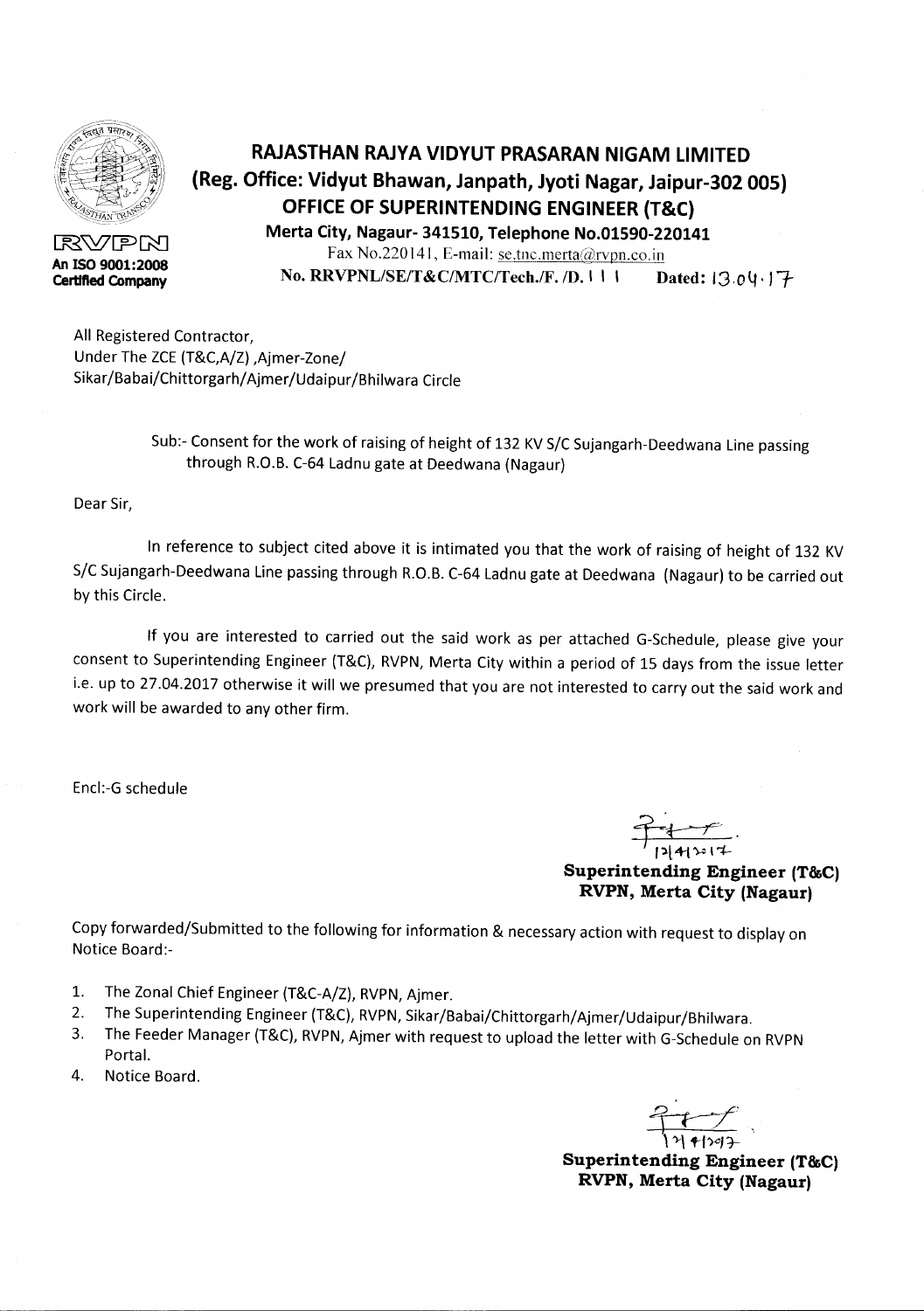| Name of Work:- Raising of height of 132 KV S/C Sujangarh-Deedwana line passing through R.O.B, C-64 Ladnu<br>Provisnal<br>qty. | Total Cost.                                  |
|-------------------------------------------------------------------------------------------------------------------------------|----------------------------------------------|
|                                                                                                                               |                                              |
|                                                                                                                               |                                              |
|                                                                                                                               |                                              |
|                                                                                                                               |                                              |
|                                                                                                                               |                                              |
|                                                                                                                               |                                              |
|                                                                                                                               |                                              |
|                                                                                                                               |                                              |
|                                                                                                                               |                                              |
|                                                                                                                               |                                              |
|                                                                                                                               |                                              |
|                                                                                                                               |                                              |
|                                                                                                                               |                                              |
| 0.400                                                                                                                         | 1950.00                                      |
|                                                                                                                               |                                              |
|                                                                                                                               |                                              |
| 0.400                                                                                                                         | 724.80                                       |
|                                                                                                                               |                                              |
|                                                                                                                               |                                              |
|                                                                                                                               |                                              |
|                                                                                                                               |                                              |
| 100                                                                                                                           | 14400.00                                     |
| 100                                                                                                                           | 30500.00                                     |
| 0                                                                                                                             | 0.00                                         |
| 0                                                                                                                             | 0.00                                         |
|                                                                                                                               |                                              |
|                                                                                                                               |                                              |
|                                                                                                                               |                                              |
|                                                                                                                               |                                              |
|                                                                                                                               |                                              |
|                                                                                                                               |                                              |
|                                                                                                                               |                                              |
|                                                                                                                               | 6638.00                                      |
|                                                                                                                               |                                              |
|                                                                                                                               |                                              |
|                                                                                                                               |                                              |
|                                                                                                                               |                                              |
|                                                                                                                               |                                              |
|                                                                                                                               |                                              |
|                                                                                                                               | 18984.00                                     |
|                                                                                                                               | 68460.00                                     |
|                                                                                                                               |                                              |
|                                                                                                                               |                                              |
| 0                                                                                                                             | 0.00                                         |
|                                                                                                                               | V.<br>$\overline{2}$<br>$\overline{A}$<br>14 |

 $\beta$ lm

 $\frac{1}{2}$